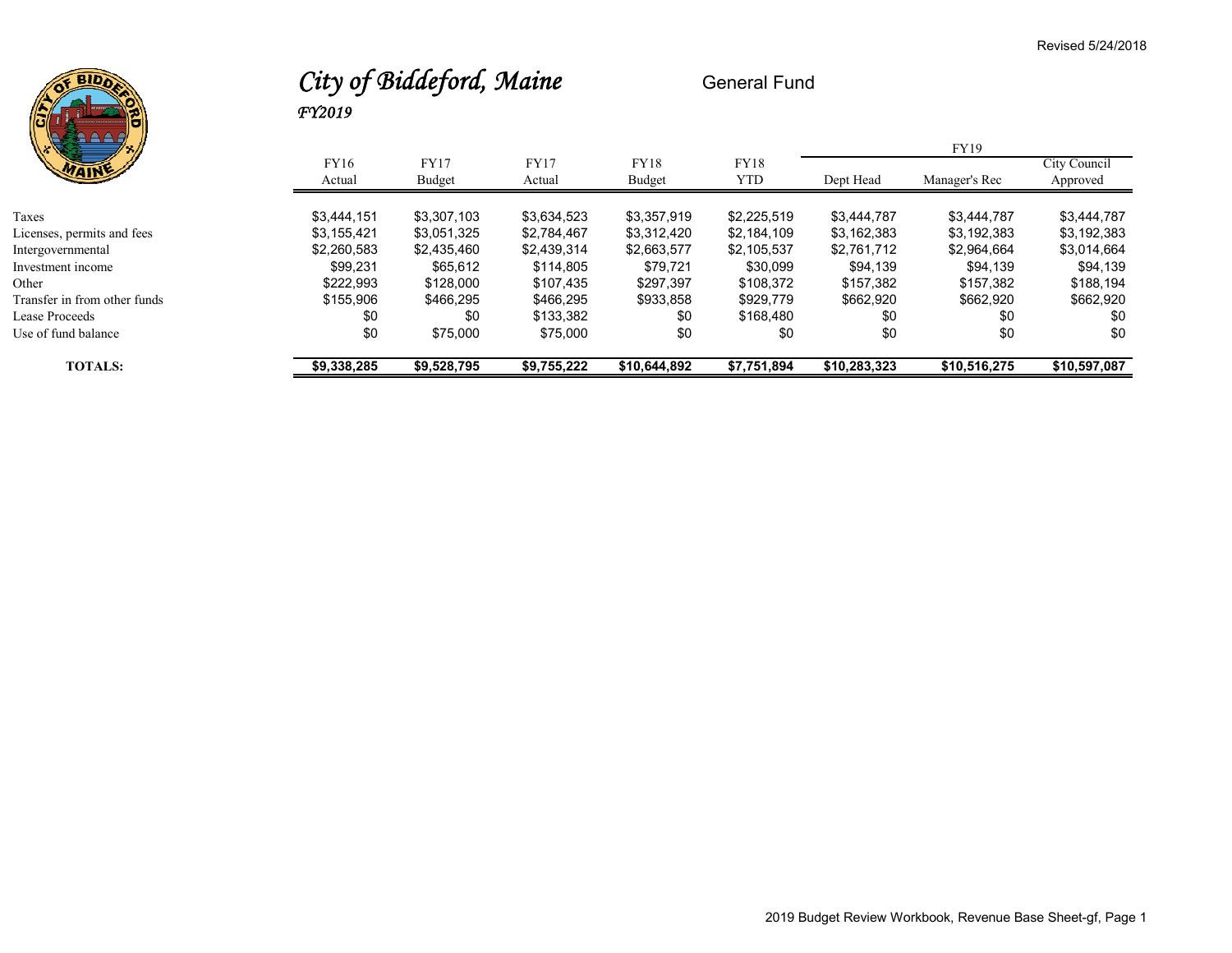FY2019

| Account<br>Number |                                  | FY16<br>Actual | FY17<br><b>Budget</b> | <b>FY17</b><br>Actual | FY18<br><b>Budget</b> | <b>FY18</b><br>YTD 02/28/18 | Dept Head   | Manager's Rec | City Council<br>Approved |
|-------------------|----------------------------------|----------------|-----------------------|-----------------------|-----------------------|-----------------------------|-------------|---------------|--------------------------|
|                   |                                  |                |                       |                       |                       |                             |             |               |                          |
| <b>Taxes</b>      |                                  |                |                       |                       |                       |                             |             |               |                          |
| 40110             | <b>Tax Interest Revenue</b>      | \$150,553      | \$100,000             | \$69,732              | \$100,000             | \$48,016                    | \$72,500    | \$72,500      | \$72,500                 |
| 40111             | Tax Lien Costs Revenue           | \$16,627       | \$30,000              | \$27,737              | \$25,000              | \$970                       | \$25,000    | \$25,000      | \$25,000                 |
| 40112             | Quit Claim Fee Revenue           | \$4,275        | \$2,000               | \$2,175               | \$1,500               | \$1,950                     | \$1,650     | \$1,650       | \$1,650                  |
| 40115             | Payments in Lieu of Taxes Rev    | \$192,914      | \$184,103             | \$201,326             | \$190,169             | \$86,005                    | \$179,137   | \$179,137     | \$179,137                |
| 40120             | Motor Vehicle Excise Tax Rev     | \$3,062,132    | \$2,975,000           | \$3,316,878           | \$3,025,000           | \$2,084,569                 | \$3,150,000 | \$3,150,000   | \$3,150,000              |
| 40121             | Boat Excise Tax Revenue          | \$17,650       | \$16,000              | \$16,675              | \$16,250              | \$4,009                     | \$16,500    | \$16,500      | \$16,500                 |
|                   | <b>Total taxes</b>               | \$3,444,151    | \$3,307,103           | \$3,634,523           | \$3,357,919           | \$2,225,519                 | \$3,444,787 | \$3,444,787   | \$3,444,787              |
|                   |                                  |                |                       |                       |                       |                             |             | FY2019        |                          |
| Account           |                                  | FY16           | FY17                  | FY17                  | <b>FY18</b>           | <b>FY18</b>                 |             |               | City Council             |
| Number            | Description                      | Actual         | Budget                | Actual                | <b>Budget</b>         | YTD 02/28/18                | Dept Head   | Manager's Rec | Approved                 |
|                   |                                  |                |                       |                       |                       |                             |             |               |                          |
|                   | Licenses, Permits & Fees         |                |                       |                       |                       |                             |             |               |                          |
| 40122             | Snowmobile Registration Reimbu   | \$1,688        | \$1,650               | \$1,178               | \$1,650               | \$1,174                     | \$1,178     | \$1,178       | \$1,178                  |
| 40263             | Motor Vehicle Reg Fee Rev        | \$58,242       | \$56,000              | \$59,200              | \$58,000              | \$33,868                    | \$59,000    | \$59,000      | \$59,000                 |
| 40264             | IFW Registration Fee Rev         | \$2,836        | \$1,800               | \$2,077               | \$2,800               | \$776                       | \$2,100     | \$2,100       | \$2,100                  |
| 40200             | Birth Certificate Fee Revenue    | \$22,104       | \$22,000              | \$21,555              | \$21,000              | \$13,354                    | \$22,000    | \$22,000      | \$22,000                 |
| 40201             | Death Certificate Fee Revenue    | \$9,812        | \$12,000              | \$10,777              | \$10,500              | \$7,348                     | \$11,000    | \$11,000      | \$11,000                 |
| 40202             | <b>Burial Permit Revenue</b>     | \$8,192        | \$7,750               | \$8,736               | \$8,500               | \$4,168                     | \$8,500     | \$8,500       | \$8,500                  |
| 40203             | Marriage Ceremony Fee Rev        | $\$0$          | \$0                   | \$0                   | \$0                   | \$0                         | $\$0$       | $\$0$         | \$0                      |
| 40204             | Marriage Certificate Fee Rev     | \$4,208        | \$4,250               | \$4,827               | \$5,000               | \$3,164                     | \$5,000     | \$5,000       | \$5,000                  |
| 40205             | Marriage License Revenue         | \$6,272        | \$6,100               | \$6,789               | \$7,000               | \$3,585                     | \$7,000     | \$7,000       | \$7,000                  |
| 40206             | Resident Turkey License Rev      | \$35           | \$40                  | \$48                  | \$40                  | \$18                        | \$40        | \$40          | \$40                     |
| 40207             | Resident Fishing License Rev     | \$728          | \$750                 | \$708                 | \$750                 | \$206                       | \$750       | \$750         | \$750                    |
| 40208             | Massage Therapy License Revenu   | \$470          | \$450                 | \$450                 | \$450                 | \$600                       | \$500       | \$500         | \$500                    |
| 40209             | Muzzle Loading License Rev       | \$22           | \$20                  | \$18                  | \$20                  | \$16                        | \$20        | \$20          | \$20                     |
| 40210             | Duplicate License-Combo Rev      | \$14           | \$20                  | \$10                  | \$20                  | $\$2$                       | \$20        | \$20          | \$20                     |
| 40212             | Coyote License Revenue           | \$11           | \$20                  | \$6                   | \$20                  | \$6                         | \$10        | \$10          | \$10                     |
| 40213             | Pheasant Stamp Fee Rev           | \$3            | \$10                  | $\$7$                 | \$10                  | \$4                         | \$10        | \$10          | \$10                     |
| 40214             | Duck Stamp Fee Revenue           | \$3            | \$5                   | \$4                   | \$5                   | \$1                         | \$5         | \$5           | \$5                      |
| 40215             | Resident Hunting Lic Rev         | \$156          | \$200                 | \$148                 | \$200                 | \$100                       | \$200       | \$200         | \$200                    |
| 40216             | Junior Hunting Lic Rev           | \$14           | \$30                  | \$20                  | \$20                  | \$4                         | \$20        | \$20          | \$20                     |
| 40217             | Archery License Revenue          | \$35           | \$50                  | \$47                  | \$50                  | \$38                        | \$50        | \$50          | \$50                     |
| 40218             | Resident Combo Lic Rev           | \$259          | \$300                 | \$266                 | \$300                 | \$152                       | \$300       | \$300         | \$300                    |
| 40219             | Resident Serviceman Lic Rev      | \$6            | \$2                   | \$2                   | $\$2$                 | \$0                         | \$2         | \$2           | $\$2$                    |
| 40220             | Small Game License Rev           | \$4            | \$0                   | \$6                   | $\$0$                 | \$0                         | \$5         | $\$5$         | $\$5$                    |
| 40221             | Bear License Revenue             | \$17           | \$15                  | \$12                  | \$15                  | $\$8$                       | \$15        | \$15          | \$15                     |
| 40229             | Victualers License Revenue       | \$10,035       | \$10,500              | \$11,796              | \$11,000              | \$4,625                     | \$11,000    | \$11,000      | \$11,000                 |
| 40230             | <b>Entertainment License Rev</b> | \$4,000        | \$3,500               | \$3,285               | \$5,000               | \$2,100                     | \$3,500     | \$3,500       | \$3,500                  |
| 40232             | Garage/Service Sta Lic Rev       | \$3,120        | \$3,000               | \$2,975               | \$3,000               | \$2,625                     | \$3,000     | \$3,000       | \$3,000                  |
| 40233             | Vendor License Revenue           | \$220          | \$300                 | \$415                 | \$300                 | \$220                       | \$300       | \$300         | \$300                    |
| 40234             | Taxi License Revenue             | \$680          | \$600                 | \$370                 | \$400                 | \$220                       | \$100       | \$100         | \$100                    |
| 40237             | Second Hand Dealer Lic Rev       | \$1,400        | \$1,500               | \$800                 | \$1,000               | \$1,225                     | \$1,000     | \$1,000       | \$1,000                  |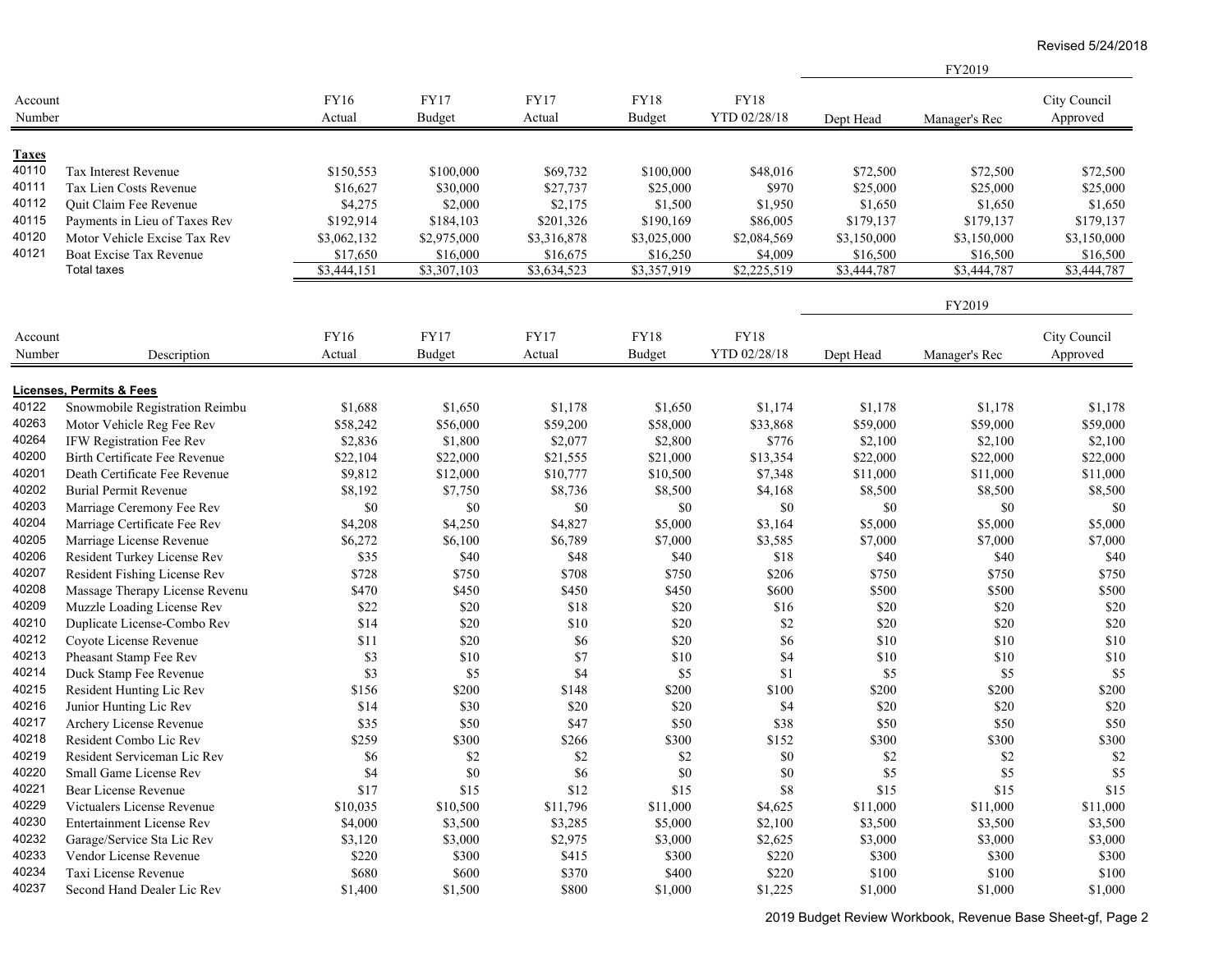| 40239 | Research Revenue                    | \$10        | \$50        | \$0       | \$20        | \$0       | \$20        | \$20        | \$20        |
|-------|-------------------------------------|-------------|-------------|-----------|-------------|-----------|-------------|-------------|-------------|
| 40258 | <b>Advertising Costs Revenue</b>    | \$440       | \$400       | \$260     | \$300       | \$300     | \$300       | \$300       | \$300       |
| 40259 | City Clerk Services Rev             | \$988       | \$850       | \$777     | \$850       | \$526     | \$850       | \$850       | \$850       |
| 40260 | Copies Revenue                      | \$1,121     | \$1,500     | \$801     | \$1,000     | \$515     | \$1,000     | \$1,000     | \$1,000     |
| 40261 | Hospital Liens Revenue              | \$0         | \$10        | \$0       | \$0         | \$0       | \$0         | \$0         | \$0         |
| 40262 | Returned Check Fee Rev              | \$800       | \$800       | \$705     | \$800       | \$300     | \$600       | \$600       | \$600       |
| 40265 | <b>Building Permit Revenue</b>      | \$481,359   | \$375,000   | \$638,336 | \$425,000   | \$356,880 | \$450,000   | \$450,000   | \$450,000   |
| 40266 | <b>Electrical Permit Revenue</b>    | \$55,920    | \$60,000    | \$65,530  | \$72,000    | \$53,237  | \$70,000    | \$70,000    | \$70,000    |
| 40267 | Plumbing Permit Revenue             | \$22,085    | \$27,500    | \$20,849  | \$27,000    | \$24,330  | \$45,000    | \$45,000    | \$45,000    |
| 40268 | Junk Yard Permit Revenue            | \$200       | \$400       | \$0       | \$200       | \$0       | \$600       | \$600       | \$600       |
| 40271 | Code Violations Fine Revenue        | \$3,050     | \$5,000     | \$250     | \$3,500     | \$3,800   | \$3,500     | \$3,500     | \$3,500     |
| 40272 | Code Prof Review Fee Rev            | \$0         | \$0         | \$0       | \$0         | \$0       | \$0         | \$0         | \$0         |
| 40273 | ZBA Fee Revenue                     | \$100       | \$600       | \$500     | \$500       | \$0       | \$500       | \$500       | \$500       |
| 40274 | <b>Contract Zoning Revenue</b>      | \$0         | \$0         | \$0       | \$0         | \$0       | \$0         | \$0         | \$0         |
| 40275 | Plan Bd Admin Fee Rev               | \$1,360     | \$1,350     | \$1,440   | \$1,350     | \$1,440   | \$1,500     | \$1,500     | \$1,500     |
| 40276 | Plan Bd Eng Inspect Fee Rev         | \$8,582     | \$12,000    | \$0       | \$12,000    | \$0       | \$12,000    | \$12,000    | \$12,000    |
| 40277 | Plan Bd Minor Subdivision Rev       | \$100       | \$500       | \$0       | \$0         | \$1,120   | \$0         | \$0         | \$0         |
| 40278 | Plan Bd Major Subdivision Rev       | \$9,080     | \$8,500     | \$1,880   | \$3,000     | \$2,720   | \$3,000     | \$3,000     | \$3,000     |
| 40279 | Plan Bd Site Review Rev             | \$10,348    | \$7,500     | \$10,618  | \$7,500     | \$800     | \$5,000     | \$5,000     | \$5,000     |
| 40284 | Plan Bd Eng Site Review Rev         | \$7,200     | \$10,000    | \$0       | \$8,000     | \$0       | \$8,000     | \$8,000     | \$8,000     |
| 40285 | Plan Bd Cond Use/Oth1 Rev           | \$600       | \$1,800     | \$2,000   | \$1,800     | \$1,600   | \$2,000     | \$2,000     | \$2,000     |
| 40286 | Plan Bd Cond Use/Other2 Rev         | \$0         | \$0         | \$0       | \$0         | \$0       | \$0         | \$0         | \$0         |
| 40288 | Plan Bd Cont/Cond Zone1 Rev         | \$2,000     | \$0         | \$1,000   | \$2,000     | \$1,000   | \$1,000     | \$1,000     | \$1,000     |
| 40294 | Plan Bd Shoreland Zone Rev          | \$600       | \$400       | \$800     | \$600       | \$500     | \$600       | \$600       | \$600       |
| 40310 | Sole Prioprietor Filing Fee Rv      | \$130       | \$200       | \$240     | \$200       | \$160     | \$200       | \$200       | \$200       |
| 40317 | Code Permit Application Fee Rv      | \$29,970    | \$22,000    | \$28,805  | \$40,000    | \$19,980  | \$30,000    | \$30,000    | \$30,000    |
| 40318 | Historic Preservation App Fee       | \$600       | \$750       | \$200     | \$400       | \$500     | \$400       | \$400       | \$400       |
| 40321 | <b>Inspection Program Revenue</b>   | \$0         | \$0         | \$0       | \$0         | \$0       | \$65,000    | \$65,000    | \$65,000    |
| 40501 | Interest on Notes Rec Rev           | \$0         | \$0         | \$200     | \$0         | \$0       | \$0         | \$0         | \$0         |
| 40550 | Maps Sold Revenue                   | \$32        | \$40        | \$8       | \$20        | \$18      | \$20        | \$20        | \$20        |
| 40551 | <b>BOCA Books Sold Revenue</b>      | \$0         | \$0         | \$0       | \$0         | \$0       | \$0         | \$0         | \$0         |
| 40552 | Zoning Ordinance Books Rev          | \$0         | \$0         | \$0       | \$0         | \$0       | \$0         | \$0         | \$0         |
| 40553 | Subdivision Ord Books Rev           | \$0         | \$0         | \$0       | \$0         | \$0       | \$0         | \$0         | \$0         |
| 40555 | Voter Lists Sold Revenue            | \$0         | \$500       | \$0       | \$0         | \$97      | \$100       | \$100       | \$100       |
| 40556 | Copies Sold Revenue                 | \$10        | \$0         | \$5       | \$0         | \$15      | \$0         | \$0         | \$0         |
| 40560 | <b>Welfare Restitution Pmts Rev</b> | \$450       | \$500       | \$1,450   | \$1,250     | \$570     | \$500       | \$500       | \$500       |
| 40600 | Rental AT&T Cell ME Site            | \$22,361    | \$27,760    | \$39,461  | \$22,361    | \$16,194  | \$28,315    | \$28,315    | \$28,315    |
| 40601 | Rental Verizon Cell ME Site Rv      | \$15,870    | \$15,870    | \$14,548  | \$15,870    | \$10,580  | \$16,187    | \$16,187    | \$16,187    |
| 40602 | Rental City Theater Revenue         | \$960       | \$960       | \$960     | \$960       | \$960     | \$960       | \$960       | \$960       |
| 40603 | Rental Community Supp Svcs Rev      | \$1,125     | \$1,125     | \$750     | \$1,125     | \$0       | \$1,125     | \$1,125     | \$1,125     |
| 40604 | Rental Sprint Cell ME Site Rev      | \$23,636    | \$23,635    | \$24,345  | \$24,125    | \$25,075  | \$25,577    | \$25,577    | \$25,577    |
| 40605 | Rental US Cellular ME Site Rev      | \$35,715    | \$32,968    | \$33,329  | \$33,652    | \$19,761  | \$34,881    | \$34,881    | \$34,881    |
| 40630 | Rental Verizon Cell Site            | \$0         | \$0         | $\$0$     | $\$0$       | $\$0$     | $\$0$       | $\$0$       | \$0         |
| 40638 | Rental T-Mobile Cell ME Site R      | \$29,620    | \$25,000    | \$25,535  | \$29,865    | \$419     | \$25,928    | \$25,928    | \$25,928    |
| 40244 | Ambulance Service Fee Rev           | \$1,444,253 | \$1,475,000 | \$933,747 | \$1,425,000 | \$950,000 | \$1,225,000 | \$1,225,000 | \$1,225,000 |
| 40297 | False Alarm Fee Revenue             | \$25,319    | \$16,500    | \$35,630  | \$25,000    | \$26,670  | \$32,500    | \$32,500    | \$32,500    |
| 40298 | Ordinance Fines Revenue             | \$1,346     | \$2,000     | \$3,097   | \$2,000     | \$1,278   | \$2,000     | \$2,000     | \$2,000     |
| 40299 | Animal Cntrl Collections Rev        | \$7,141     | \$3,750     | \$5,208   | \$3,750     | \$1,402   | \$2,500     | \$2,500     | \$2,500     |
| 40300 | Police Reports Revenue              | \$8,344     | \$9,000     | \$7,817   | \$9,000     | \$5,431   | \$9,000     | \$9,000     | \$9,000     |
| 40307 | Court Ordered Restitution Rev       | \$1,700     | \$0         | \$423     | \$0         | \$647     | \$0         | \$0         | \$0         |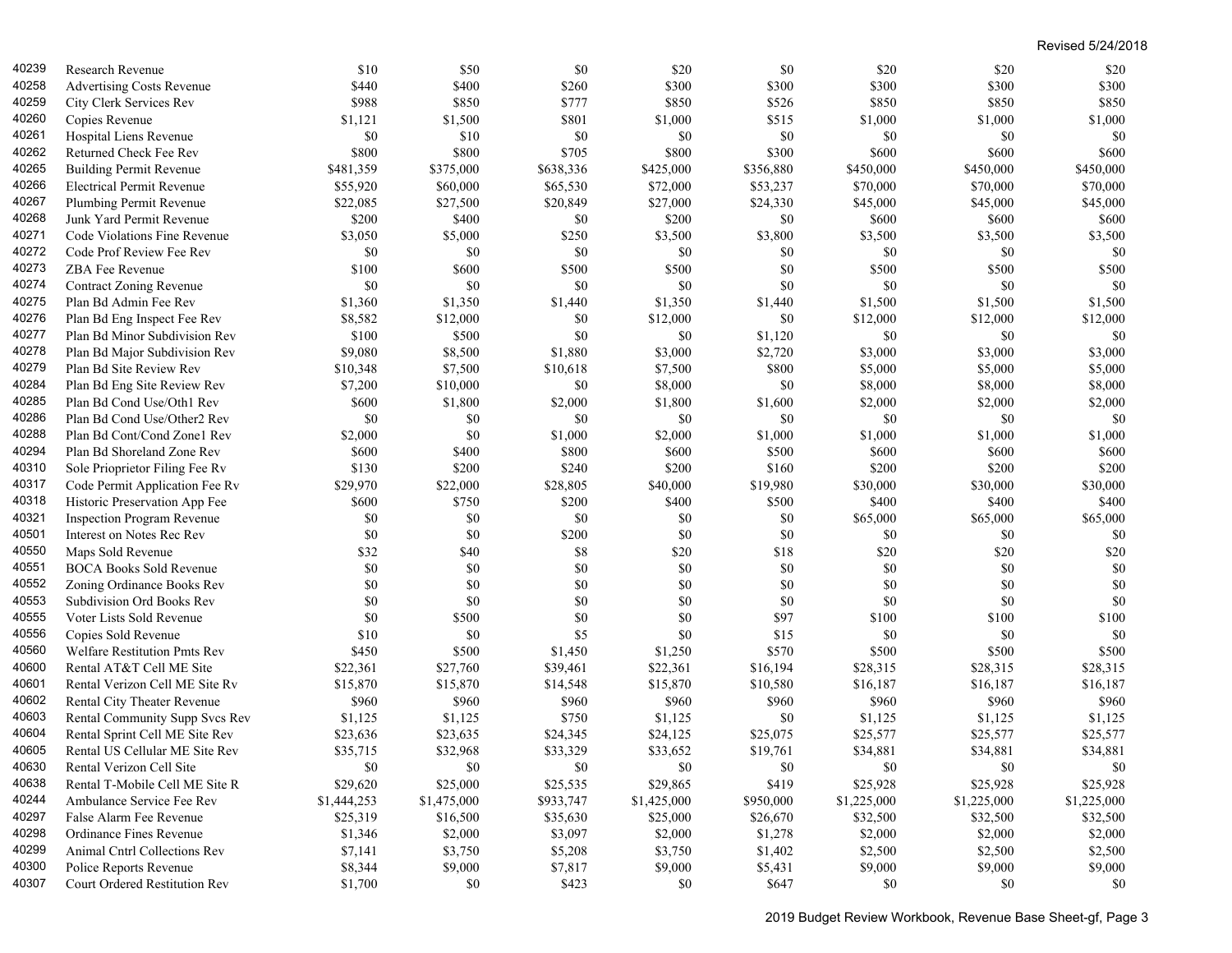| <b>Blasting Permit Fee Revenue</b><br>Parking Fines Revenue<br>40316<br>\$35,952<br>\$37,500<br>\$40,326<br>\$70,500<br>\$55,000<br>\$35,616<br>\$55,000<br>\$55,000<br>40409<br>MDEA/DEA Reimburse Rev<br>\$187,142<br>\$210,249<br>\$188,300<br>\$288,148<br>\$172,588<br>\$288,148<br>\$288,148<br>\$288,148<br>40430<br>School Resource Officers Reimb<br>\$106,519<br>\$60,000<br>\$113,480<br>\$0<br>\$50,000<br>\$50,000<br>\$50,000<br>\$75,961<br>40460<br><b>PSAP Service Fees</b><br>\$198,331<br>\$203,496<br>\$203,496<br>\$208,117<br>\$213,932<br>\$213,932<br>\$208,167<br>\$213,932<br>PDNW1<br>\$0<br>\$0<br>\$0<br>\$0<br>\$10,000<br>\$10,000<br>\$10,000<br>Polygraph Test Revenue<br>\$0<br>PDNW2<br>\$0<br>\$0<br>\$0<br>\$0<br>\$0<br>Police Contracted Services Revenue<br>\$20,000<br>\$50,000<br>\$50,000<br>40223<br>Cemetery Fee Revenue<br>\$5,000<br>\$5,495<br>\$5,000<br>\$3,650<br>\$5,000<br>\$1,250<br>\$5,000<br>\$5,000<br>40231<br>\$100<br>\$100<br>\$100<br>Septic Sludge Permit Rev<br>\$100<br>\$100<br>\$100<br>\$100<br>\$100<br>40235<br>Solid Waste Annual Fee Rev<br>\$19,926<br>\$5,400<br>\$5,400<br>\$5,400<br>\$25,400<br>\$5,400<br>\$5,400<br>\$5,400<br>40302<br><b>Street Opening Permit Rev</b><br>\$3,750<br>\$4,500<br>\$4,500<br>\$8,950<br>\$1,980<br>\$5,200<br>\$5,200<br>\$5,200<br>40303<br>Recycling Revenue<br>\$50,873<br>\$50,000<br>\$72,711<br>\$50,000<br>\$37,288<br>\$65,000<br>\$65,000<br>\$65,000<br>40304<br>Solid Waste Bag Sales Revenue<br>\$55,000<br>\$54,201<br>\$52,500<br>\$25,388<br>\$54,000<br>\$54,000<br>\$54,000<br>\$54,471<br>40700<br>Municipal Garage Labor Charge<br>\$97,188<br>\$147,715<br>\$102,702<br>\$115,000<br>\$150,625<br>\$87,500<br>\$147,715<br>\$147,715<br>Total licenses, permits & fees<br>\$3,155,421<br>\$3,051,325<br>\$3,312,420<br>\$2,184,109<br>\$3,162,383<br>\$3,192,383<br>\$3,192,383<br>\$2,784,467<br>FY2019<br><b>FY18</b><br>FY16<br><b>FY17</b><br><b>FY17</b><br>FY18<br>City Council<br>Account<br>YTD 02/28/18<br>Approved<br>Number<br>Actual<br>Budget<br>Actual<br>Budget<br>Description<br>Dept Head<br>Manager's Rec<br>Intergovernmental<br>40406<br>State Vets Tax Reimburse Rev<br>\$10,583<br>\$10,500<br>\$10,540<br>\$10,540<br>\$10,136<br>\$10,136<br>\$10,136<br>\$10,136<br>40408<br>\$37,227<br>\$37,000<br>\$36,328<br>\$36,000<br>\$37,989<br>\$37,988<br>\$37,988<br>\$37,988<br><b>State Tree Growth Assess Rev</b><br>40400<br>State Revenue Sharing Rev<br>\$1,314,893<br>\$1,300,000<br>\$1,293,059<br>\$1,360,000<br>\$918,982<br>\$1,340,858<br>\$1,375,000<br>\$1,425,000<br>40401<br><b>State Homestead Exemption Rev</b><br>\$316,972<br>\$504,493<br>\$504,494<br>\$674,000<br>\$506,430<br>\$675,240<br>\$844,050<br>\$844,050<br>40433<br>Fed Fish & Wildlife Rev Share<br>$\$0$<br>\$1,500<br>$\$0$<br>\$800<br>\$0<br>\$0<br>\$0<br>\$0<br>40402<br>State G A Reimbursement Rev<br>\$57,522<br>\$74,025<br>\$88,553<br>\$77,735<br>\$63,654<br>\$110,000<br>\$110,000<br>\$110,000<br>40403<br><b>State DHS Assist Rev</b><br>\$18,649<br>\$5,000<br>\$11,530<br>\$3,000<br>\$1,460<br>\$5,000<br>\$5,000<br>\$5,000<br>40407<br>\$0<br>\$650<br>\$0<br>\$500<br>State Parks Fee Sharing Rev<br>\$498<br>\$400<br>\$500<br>\$500<br>40410<br><b>State Witness Fees Rev</b><br>\$11,676<br>\$11,000<br>\$4,884<br>\$4,065<br>\$8,000<br>\$8,000<br>\$8,000<br>\$12,000<br>40404<br>State Road Assist Program Rev<br>\$195,124<br>\$195,000<br>\$192,160<br>\$192,160<br>\$198,832<br>\$195,000<br>\$195,000<br>\$195,000<br>40450<br>School Dept. Share Revenue<br>\$15,000<br>\$15,000<br>\$0<br>\$15,000<br>\$15,000<br>\$15,000<br>\$15,000<br>\$15,000<br>40405<br><b>State BETE Reimbursement Reven</b><br>\$282,439<br>\$281,942<br>\$282,116<br>\$281,942<br>\$363,990<br>\$363,990<br>\$363,990<br>\$363,990<br>$\overline{$2,260,583}$<br>\$2,435,460<br>\$2,439,314<br>\$2,663,577<br>\$2,105,537<br>$\sqrt{2,761,712}$<br>$\overline{$2,964,664}$<br>$\overline{$3,014,664}$<br>Total intergovernmental<br>FY2019<br>FY16<br><b>FY17</b><br><b>FY17</b><br><b>FY18</b><br>City Council<br><b>FY18</b><br>Account<br>Number<br>Actual<br><b>Budget</b><br>Actual<br>Budget<br>Forecast<br>Approved<br>Dept Head<br>Manager's Rec<br>Description<br><b>Investment Income</b><br>40500<br><b>Investment Income Revenue</b><br>\$92,747<br>\$60,000<br>\$95,054<br>\$75,000<br>\$30,099<br>\$80,000<br>\$80,000<br>\$80,000<br>40501<br>Interest on Notes Rec Rev<br>\$6,485<br>\$5,612<br>\$19,751<br>\$4,721<br>\$0<br>\$14,139<br>\$14,139<br>\$14,139<br>\$30,099<br>\$94,139<br>\$94,139<br>\$99,231<br>\$65,612<br>\$114,805<br>\$79,721<br>\$94,139<br>Total investment income |       |         |       |       |       |       |       |       |       |
|--------------------------------------------------------------------------------------------------------------------------------------------------------------------------------------------------------------------------------------------------------------------------------------------------------------------------------------------------------------------------------------------------------------------------------------------------------------------------------------------------------------------------------------------------------------------------------------------------------------------------------------------------------------------------------------------------------------------------------------------------------------------------------------------------------------------------------------------------------------------------------------------------------------------------------------------------------------------------------------------------------------------------------------------------------------------------------------------------------------------------------------------------------------------------------------------------------------------------------------------------------------------------------------------------------------------------------------------------------------------------------------------------------------------------------------------------------------------------------------------------------------------------------------------------------------------------------------------------------------------------------------------------------------------------------------------------------------------------------------------------------------------------------------------------------------------------------------------------------------------------------------------------------------------------------------------------------------------------------------------------------------------------------------------------------------------------------------------------------------------------------------------------------------------------------------------------------------------------------------------------------------------------------------------------------------------------------------------------------------------------------------------------------------------------------------------------------------------------------------------------------------------------------------------------------------------------------------------------------------------------------------------------------------------------------------------------------------------------------------------------------------------------------------------------------------------------------------------------------------------------------------------------------------------------------------------------------------------------------------------------------------------------------------------------------------------------------------------------------------------------------------------------------------------------------------------------------------------------------------------------------------------------------------------------------------------------------------------------------------------------------------------------------------------------------------------------------------------------------------------------------------------------------------------------------------------------------------------------------------------------------------------------------------------------------------------------------------------------------------------------------------------------------------------------------------------------------------------------------------------------------------------------------------------------------------------------------------------------------------------------------------------------------------------------------------------------------------------------------------------------------------------------------------------------------------------------------------------------------------------------------------------------------------------------------------------------------------------------------------------------------------------------------------------------------------------------------------------------------------------------------------------------------------------------------------------------------------------------------------------------------------------------------------------------------------------------------------------------------------------------------------------|-------|---------|-------|-------|-------|-------|-------|-------|-------|
|                                                                                                                                                                                                                                                                                                                                                                                                                                                                                                                                                                                                                                                                                                                                                                                                                                                                                                                                                                                                                                                                                                                                                                                                                                                                                                                                                                                                                                                                                                                                                                                                                                                                                                                                                                                                                                                                                                                                                                                                                                                                                                                                                                                                                                                                                                                                                                                                                                                                                                                                                                                                                                                                                                                                                                                                                                                                                                                                                                                                                                                                                                                                                                                                                                                                                                                                                                                                                                                                                                                                                                                                                                                                                                                                                                                                                                                                                                                                                                                                                                                                                                                                                                                                                                                                                                                                                                                                                                                                                                                                                                                                                                                                                                                                                                    | 40309 | \$1,050 | \$500 | \$600 | \$500 | \$450 | \$600 | \$600 | \$600 |
|                                                                                                                                                                                                                                                                                                                                                                                                                                                                                                                                                                                                                                                                                                                                                                                                                                                                                                                                                                                                                                                                                                                                                                                                                                                                                                                                                                                                                                                                                                                                                                                                                                                                                                                                                                                                                                                                                                                                                                                                                                                                                                                                                                                                                                                                                                                                                                                                                                                                                                                                                                                                                                                                                                                                                                                                                                                                                                                                                                                                                                                                                                                                                                                                                                                                                                                                                                                                                                                                                                                                                                                                                                                                                                                                                                                                                                                                                                                                                                                                                                                                                                                                                                                                                                                                                                                                                                                                                                                                                                                                                                                                                                                                                                                                                                    |       |         |       |       |       |       |       |       |       |
|                                                                                                                                                                                                                                                                                                                                                                                                                                                                                                                                                                                                                                                                                                                                                                                                                                                                                                                                                                                                                                                                                                                                                                                                                                                                                                                                                                                                                                                                                                                                                                                                                                                                                                                                                                                                                                                                                                                                                                                                                                                                                                                                                                                                                                                                                                                                                                                                                                                                                                                                                                                                                                                                                                                                                                                                                                                                                                                                                                                                                                                                                                                                                                                                                                                                                                                                                                                                                                                                                                                                                                                                                                                                                                                                                                                                                                                                                                                                                                                                                                                                                                                                                                                                                                                                                                                                                                                                                                                                                                                                                                                                                                                                                                                                                                    |       |         |       |       |       |       |       |       |       |
|                                                                                                                                                                                                                                                                                                                                                                                                                                                                                                                                                                                                                                                                                                                                                                                                                                                                                                                                                                                                                                                                                                                                                                                                                                                                                                                                                                                                                                                                                                                                                                                                                                                                                                                                                                                                                                                                                                                                                                                                                                                                                                                                                                                                                                                                                                                                                                                                                                                                                                                                                                                                                                                                                                                                                                                                                                                                                                                                                                                                                                                                                                                                                                                                                                                                                                                                                                                                                                                                                                                                                                                                                                                                                                                                                                                                                                                                                                                                                                                                                                                                                                                                                                                                                                                                                                                                                                                                                                                                                                                                                                                                                                                                                                                                                                    |       |         |       |       |       |       |       |       |       |
|                                                                                                                                                                                                                                                                                                                                                                                                                                                                                                                                                                                                                                                                                                                                                                                                                                                                                                                                                                                                                                                                                                                                                                                                                                                                                                                                                                                                                                                                                                                                                                                                                                                                                                                                                                                                                                                                                                                                                                                                                                                                                                                                                                                                                                                                                                                                                                                                                                                                                                                                                                                                                                                                                                                                                                                                                                                                                                                                                                                                                                                                                                                                                                                                                                                                                                                                                                                                                                                                                                                                                                                                                                                                                                                                                                                                                                                                                                                                                                                                                                                                                                                                                                                                                                                                                                                                                                                                                                                                                                                                                                                                                                                                                                                                                                    |       |         |       |       |       |       |       |       |       |
|                                                                                                                                                                                                                                                                                                                                                                                                                                                                                                                                                                                                                                                                                                                                                                                                                                                                                                                                                                                                                                                                                                                                                                                                                                                                                                                                                                                                                                                                                                                                                                                                                                                                                                                                                                                                                                                                                                                                                                                                                                                                                                                                                                                                                                                                                                                                                                                                                                                                                                                                                                                                                                                                                                                                                                                                                                                                                                                                                                                                                                                                                                                                                                                                                                                                                                                                                                                                                                                                                                                                                                                                                                                                                                                                                                                                                                                                                                                                                                                                                                                                                                                                                                                                                                                                                                                                                                                                                                                                                                                                                                                                                                                                                                                                                                    |       |         |       |       |       |       |       |       |       |
|                                                                                                                                                                                                                                                                                                                                                                                                                                                                                                                                                                                                                                                                                                                                                                                                                                                                                                                                                                                                                                                                                                                                                                                                                                                                                                                                                                                                                                                                                                                                                                                                                                                                                                                                                                                                                                                                                                                                                                                                                                                                                                                                                                                                                                                                                                                                                                                                                                                                                                                                                                                                                                                                                                                                                                                                                                                                                                                                                                                                                                                                                                                                                                                                                                                                                                                                                                                                                                                                                                                                                                                                                                                                                                                                                                                                                                                                                                                                                                                                                                                                                                                                                                                                                                                                                                                                                                                                                                                                                                                                                                                                                                                                                                                                                                    |       |         |       |       |       |       |       |       |       |
|                                                                                                                                                                                                                                                                                                                                                                                                                                                                                                                                                                                                                                                                                                                                                                                                                                                                                                                                                                                                                                                                                                                                                                                                                                                                                                                                                                                                                                                                                                                                                                                                                                                                                                                                                                                                                                                                                                                                                                                                                                                                                                                                                                                                                                                                                                                                                                                                                                                                                                                                                                                                                                                                                                                                                                                                                                                                                                                                                                                                                                                                                                                                                                                                                                                                                                                                                                                                                                                                                                                                                                                                                                                                                                                                                                                                                                                                                                                                                                                                                                                                                                                                                                                                                                                                                                                                                                                                                                                                                                                                                                                                                                                                                                                                                                    |       |         |       |       |       |       |       |       |       |
|                                                                                                                                                                                                                                                                                                                                                                                                                                                                                                                                                                                                                                                                                                                                                                                                                                                                                                                                                                                                                                                                                                                                                                                                                                                                                                                                                                                                                                                                                                                                                                                                                                                                                                                                                                                                                                                                                                                                                                                                                                                                                                                                                                                                                                                                                                                                                                                                                                                                                                                                                                                                                                                                                                                                                                                                                                                                                                                                                                                                                                                                                                                                                                                                                                                                                                                                                                                                                                                                                                                                                                                                                                                                                                                                                                                                                                                                                                                                                                                                                                                                                                                                                                                                                                                                                                                                                                                                                                                                                                                                                                                                                                                                                                                                                                    |       |         |       |       |       |       |       |       |       |
|                                                                                                                                                                                                                                                                                                                                                                                                                                                                                                                                                                                                                                                                                                                                                                                                                                                                                                                                                                                                                                                                                                                                                                                                                                                                                                                                                                                                                                                                                                                                                                                                                                                                                                                                                                                                                                                                                                                                                                                                                                                                                                                                                                                                                                                                                                                                                                                                                                                                                                                                                                                                                                                                                                                                                                                                                                                                                                                                                                                                                                                                                                                                                                                                                                                                                                                                                                                                                                                                                                                                                                                                                                                                                                                                                                                                                                                                                                                                                                                                                                                                                                                                                                                                                                                                                                                                                                                                                                                                                                                                                                                                                                                                                                                                                                    |       |         |       |       |       |       |       |       |       |
|                                                                                                                                                                                                                                                                                                                                                                                                                                                                                                                                                                                                                                                                                                                                                                                                                                                                                                                                                                                                                                                                                                                                                                                                                                                                                                                                                                                                                                                                                                                                                                                                                                                                                                                                                                                                                                                                                                                                                                                                                                                                                                                                                                                                                                                                                                                                                                                                                                                                                                                                                                                                                                                                                                                                                                                                                                                                                                                                                                                                                                                                                                                                                                                                                                                                                                                                                                                                                                                                                                                                                                                                                                                                                                                                                                                                                                                                                                                                                                                                                                                                                                                                                                                                                                                                                                                                                                                                                                                                                                                                                                                                                                                                                                                                                                    |       |         |       |       |       |       |       |       |       |
|                                                                                                                                                                                                                                                                                                                                                                                                                                                                                                                                                                                                                                                                                                                                                                                                                                                                                                                                                                                                                                                                                                                                                                                                                                                                                                                                                                                                                                                                                                                                                                                                                                                                                                                                                                                                                                                                                                                                                                                                                                                                                                                                                                                                                                                                                                                                                                                                                                                                                                                                                                                                                                                                                                                                                                                                                                                                                                                                                                                                                                                                                                                                                                                                                                                                                                                                                                                                                                                                                                                                                                                                                                                                                                                                                                                                                                                                                                                                                                                                                                                                                                                                                                                                                                                                                                                                                                                                                                                                                                                                                                                                                                                                                                                                                                    |       |         |       |       |       |       |       |       |       |
|                                                                                                                                                                                                                                                                                                                                                                                                                                                                                                                                                                                                                                                                                                                                                                                                                                                                                                                                                                                                                                                                                                                                                                                                                                                                                                                                                                                                                                                                                                                                                                                                                                                                                                                                                                                                                                                                                                                                                                                                                                                                                                                                                                                                                                                                                                                                                                                                                                                                                                                                                                                                                                                                                                                                                                                                                                                                                                                                                                                                                                                                                                                                                                                                                                                                                                                                                                                                                                                                                                                                                                                                                                                                                                                                                                                                                                                                                                                                                                                                                                                                                                                                                                                                                                                                                                                                                                                                                                                                                                                                                                                                                                                                                                                                                                    |       |         |       |       |       |       |       |       |       |
|                                                                                                                                                                                                                                                                                                                                                                                                                                                                                                                                                                                                                                                                                                                                                                                                                                                                                                                                                                                                                                                                                                                                                                                                                                                                                                                                                                                                                                                                                                                                                                                                                                                                                                                                                                                                                                                                                                                                                                                                                                                                                                                                                                                                                                                                                                                                                                                                                                                                                                                                                                                                                                                                                                                                                                                                                                                                                                                                                                                                                                                                                                                                                                                                                                                                                                                                                                                                                                                                                                                                                                                                                                                                                                                                                                                                                                                                                                                                                                                                                                                                                                                                                                                                                                                                                                                                                                                                                                                                                                                                                                                                                                                                                                                                                                    |       |         |       |       |       |       |       |       |       |
|                                                                                                                                                                                                                                                                                                                                                                                                                                                                                                                                                                                                                                                                                                                                                                                                                                                                                                                                                                                                                                                                                                                                                                                                                                                                                                                                                                                                                                                                                                                                                                                                                                                                                                                                                                                                                                                                                                                                                                                                                                                                                                                                                                                                                                                                                                                                                                                                                                                                                                                                                                                                                                                                                                                                                                                                                                                                                                                                                                                                                                                                                                                                                                                                                                                                                                                                                                                                                                                                                                                                                                                                                                                                                                                                                                                                                                                                                                                                                                                                                                                                                                                                                                                                                                                                                                                                                                                                                                                                                                                                                                                                                                                                                                                                                                    |       |         |       |       |       |       |       |       |       |
|                                                                                                                                                                                                                                                                                                                                                                                                                                                                                                                                                                                                                                                                                                                                                                                                                                                                                                                                                                                                                                                                                                                                                                                                                                                                                                                                                                                                                                                                                                                                                                                                                                                                                                                                                                                                                                                                                                                                                                                                                                                                                                                                                                                                                                                                                                                                                                                                                                                                                                                                                                                                                                                                                                                                                                                                                                                                                                                                                                                                                                                                                                                                                                                                                                                                                                                                                                                                                                                                                                                                                                                                                                                                                                                                                                                                                                                                                                                                                                                                                                                                                                                                                                                                                                                                                                                                                                                                                                                                                                                                                                                                                                                                                                                                                                    |       |         |       |       |       |       |       |       |       |
|                                                                                                                                                                                                                                                                                                                                                                                                                                                                                                                                                                                                                                                                                                                                                                                                                                                                                                                                                                                                                                                                                                                                                                                                                                                                                                                                                                                                                                                                                                                                                                                                                                                                                                                                                                                                                                                                                                                                                                                                                                                                                                                                                                                                                                                                                                                                                                                                                                                                                                                                                                                                                                                                                                                                                                                                                                                                                                                                                                                                                                                                                                                                                                                                                                                                                                                                                                                                                                                                                                                                                                                                                                                                                                                                                                                                                                                                                                                                                                                                                                                                                                                                                                                                                                                                                                                                                                                                                                                                                                                                                                                                                                                                                                                                                                    |       |         |       |       |       |       |       |       |       |
|                                                                                                                                                                                                                                                                                                                                                                                                                                                                                                                                                                                                                                                                                                                                                                                                                                                                                                                                                                                                                                                                                                                                                                                                                                                                                                                                                                                                                                                                                                                                                                                                                                                                                                                                                                                                                                                                                                                                                                                                                                                                                                                                                                                                                                                                                                                                                                                                                                                                                                                                                                                                                                                                                                                                                                                                                                                                                                                                                                                                                                                                                                                                                                                                                                                                                                                                                                                                                                                                                                                                                                                                                                                                                                                                                                                                                                                                                                                                                                                                                                                                                                                                                                                                                                                                                                                                                                                                                                                                                                                                                                                                                                                                                                                                                                    |       |         |       |       |       |       |       |       |       |
|                                                                                                                                                                                                                                                                                                                                                                                                                                                                                                                                                                                                                                                                                                                                                                                                                                                                                                                                                                                                                                                                                                                                                                                                                                                                                                                                                                                                                                                                                                                                                                                                                                                                                                                                                                                                                                                                                                                                                                                                                                                                                                                                                                                                                                                                                                                                                                                                                                                                                                                                                                                                                                                                                                                                                                                                                                                                                                                                                                                                                                                                                                                                                                                                                                                                                                                                                                                                                                                                                                                                                                                                                                                                                                                                                                                                                                                                                                                                                                                                                                                                                                                                                                                                                                                                                                                                                                                                                                                                                                                                                                                                                                                                                                                                                                    |       |         |       |       |       |       |       |       |       |
|                                                                                                                                                                                                                                                                                                                                                                                                                                                                                                                                                                                                                                                                                                                                                                                                                                                                                                                                                                                                                                                                                                                                                                                                                                                                                                                                                                                                                                                                                                                                                                                                                                                                                                                                                                                                                                                                                                                                                                                                                                                                                                                                                                                                                                                                                                                                                                                                                                                                                                                                                                                                                                                                                                                                                                                                                                                                                                                                                                                                                                                                                                                                                                                                                                                                                                                                                                                                                                                                                                                                                                                                                                                                                                                                                                                                                                                                                                                                                                                                                                                                                                                                                                                                                                                                                                                                                                                                                                                                                                                                                                                                                                                                                                                                                                    |       |         |       |       |       |       |       |       |       |
|                                                                                                                                                                                                                                                                                                                                                                                                                                                                                                                                                                                                                                                                                                                                                                                                                                                                                                                                                                                                                                                                                                                                                                                                                                                                                                                                                                                                                                                                                                                                                                                                                                                                                                                                                                                                                                                                                                                                                                                                                                                                                                                                                                                                                                                                                                                                                                                                                                                                                                                                                                                                                                                                                                                                                                                                                                                                                                                                                                                                                                                                                                                                                                                                                                                                                                                                                                                                                                                                                                                                                                                                                                                                                                                                                                                                                                                                                                                                                                                                                                                                                                                                                                                                                                                                                                                                                                                                                                                                                                                                                                                                                                                                                                                                                                    |       |         |       |       |       |       |       |       |       |
|                                                                                                                                                                                                                                                                                                                                                                                                                                                                                                                                                                                                                                                                                                                                                                                                                                                                                                                                                                                                                                                                                                                                                                                                                                                                                                                                                                                                                                                                                                                                                                                                                                                                                                                                                                                                                                                                                                                                                                                                                                                                                                                                                                                                                                                                                                                                                                                                                                                                                                                                                                                                                                                                                                                                                                                                                                                                                                                                                                                                                                                                                                                                                                                                                                                                                                                                                                                                                                                                                                                                                                                                                                                                                                                                                                                                                                                                                                                                                                                                                                                                                                                                                                                                                                                                                                                                                                                                                                                                                                                                                                                                                                                                                                                                                                    |       |         |       |       |       |       |       |       |       |
|                                                                                                                                                                                                                                                                                                                                                                                                                                                                                                                                                                                                                                                                                                                                                                                                                                                                                                                                                                                                                                                                                                                                                                                                                                                                                                                                                                                                                                                                                                                                                                                                                                                                                                                                                                                                                                                                                                                                                                                                                                                                                                                                                                                                                                                                                                                                                                                                                                                                                                                                                                                                                                                                                                                                                                                                                                                                                                                                                                                                                                                                                                                                                                                                                                                                                                                                                                                                                                                                                                                                                                                                                                                                                                                                                                                                                                                                                                                                                                                                                                                                                                                                                                                                                                                                                                                                                                                                                                                                                                                                                                                                                                                                                                                                                                    |       |         |       |       |       |       |       |       |       |
|                                                                                                                                                                                                                                                                                                                                                                                                                                                                                                                                                                                                                                                                                                                                                                                                                                                                                                                                                                                                                                                                                                                                                                                                                                                                                                                                                                                                                                                                                                                                                                                                                                                                                                                                                                                                                                                                                                                                                                                                                                                                                                                                                                                                                                                                                                                                                                                                                                                                                                                                                                                                                                                                                                                                                                                                                                                                                                                                                                                                                                                                                                                                                                                                                                                                                                                                                                                                                                                                                                                                                                                                                                                                                                                                                                                                                                                                                                                                                                                                                                                                                                                                                                                                                                                                                                                                                                                                                                                                                                                                                                                                                                                                                                                                                                    |       |         |       |       |       |       |       |       |       |
|                                                                                                                                                                                                                                                                                                                                                                                                                                                                                                                                                                                                                                                                                                                                                                                                                                                                                                                                                                                                                                                                                                                                                                                                                                                                                                                                                                                                                                                                                                                                                                                                                                                                                                                                                                                                                                                                                                                                                                                                                                                                                                                                                                                                                                                                                                                                                                                                                                                                                                                                                                                                                                                                                                                                                                                                                                                                                                                                                                                                                                                                                                                                                                                                                                                                                                                                                                                                                                                                                                                                                                                                                                                                                                                                                                                                                                                                                                                                                                                                                                                                                                                                                                                                                                                                                                                                                                                                                                                                                                                                                                                                                                                                                                                                                                    |       |         |       |       |       |       |       |       |       |
|                                                                                                                                                                                                                                                                                                                                                                                                                                                                                                                                                                                                                                                                                                                                                                                                                                                                                                                                                                                                                                                                                                                                                                                                                                                                                                                                                                                                                                                                                                                                                                                                                                                                                                                                                                                                                                                                                                                                                                                                                                                                                                                                                                                                                                                                                                                                                                                                                                                                                                                                                                                                                                                                                                                                                                                                                                                                                                                                                                                                                                                                                                                                                                                                                                                                                                                                                                                                                                                                                                                                                                                                                                                                                                                                                                                                                                                                                                                                                                                                                                                                                                                                                                                                                                                                                                                                                                                                                                                                                                                                                                                                                                                                                                                                                                    |       |         |       |       |       |       |       |       |       |
|                                                                                                                                                                                                                                                                                                                                                                                                                                                                                                                                                                                                                                                                                                                                                                                                                                                                                                                                                                                                                                                                                                                                                                                                                                                                                                                                                                                                                                                                                                                                                                                                                                                                                                                                                                                                                                                                                                                                                                                                                                                                                                                                                                                                                                                                                                                                                                                                                                                                                                                                                                                                                                                                                                                                                                                                                                                                                                                                                                                                                                                                                                                                                                                                                                                                                                                                                                                                                                                                                                                                                                                                                                                                                                                                                                                                                                                                                                                                                                                                                                                                                                                                                                                                                                                                                                                                                                                                                                                                                                                                                                                                                                                                                                                                                                    |       |         |       |       |       |       |       |       |       |
|                                                                                                                                                                                                                                                                                                                                                                                                                                                                                                                                                                                                                                                                                                                                                                                                                                                                                                                                                                                                                                                                                                                                                                                                                                                                                                                                                                                                                                                                                                                                                                                                                                                                                                                                                                                                                                                                                                                                                                                                                                                                                                                                                                                                                                                                                                                                                                                                                                                                                                                                                                                                                                                                                                                                                                                                                                                                                                                                                                                                                                                                                                                                                                                                                                                                                                                                                                                                                                                                                                                                                                                                                                                                                                                                                                                                                                                                                                                                                                                                                                                                                                                                                                                                                                                                                                                                                                                                                                                                                                                                                                                                                                                                                                                                                                    |       |         |       |       |       |       |       |       |       |
|                                                                                                                                                                                                                                                                                                                                                                                                                                                                                                                                                                                                                                                                                                                                                                                                                                                                                                                                                                                                                                                                                                                                                                                                                                                                                                                                                                                                                                                                                                                                                                                                                                                                                                                                                                                                                                                                                                                                                                                                                                                                                                                                                                                                                                                                                                                                                                                                                                                                                                                                                                                                                                                                                                                                                                                                                                                                                                                                                                                                                                                                                                                                                                                                                                                                                                                                                                                                                                                                                                                                                                                                                                                                                                                                                                                                                                                                                                                                                                                                                                                                                                                                                                                                                                                                                                                                                                                                                                                                                                                                                                                                                                                                                                                                                                    |       |         |       |       |       |       |       |       |       |
|                                                                                                                                                                                                                                                                                                                                                                                                                                                                                                                                                                                                                                                                                                                                                                                                                                                                                                                                                                                                                                                                                                                                                                                                                                                                                                                                                                                                                                                                                                                                                                                                                                                                                                                                                                                                                                                                                                                                                                                                                                                                                                                                                                                                                                                                                                                                                                                                                                                                                                                                                                                                                                                                                                                                                                                                                                                                                                                                                                                                                                                                                                                                                                                                                                                                                                                                                                                                                                                                                                                                                                                                                                                                                                                                                                                                                                                                                                                                                                                                                                                                                                                                                                                                                                                                                                                                                                                                                                                                                                                                                                                                                                                                                                                                                                    |       |         |       |       |       |       |       |       |       |
|                                                                                                                                                                                                                                                                                                                                                                                                                                                                                                                                                                                                                                                                                                                                                                                                                                                                                                                                                                                                                                                                                                                                                                                                                                                                                                                                                                                                                                                                                                                                                                                                                                                                                                                                                                                                                                                                                                                                                                                                                                                                                                                                                                                                                                                                                                                                                                                                                                                                                                                                                                                                                                                                                                                                                                                                                                                                                                                                                                                                                                                                                                                                                                                                                                                                                                                                                                                                                                                                                                                                                                                                                                                                                                                                                                                                                                                                                                                                                                                                                                                                                                                                                                                                                                                                                                                                                                                                                                                                                                                                                                                                                                                                                                                                                                    |       |         |       |       |       |       |       |       |       |
|                                                                                                                                                                                                                                                                                                                                                                                                                                                                                                                                                                                                                                                                                                                                                                                                                                                                                                                                                                                                                                                                                                                                                                                                                                                                                                                                                                                                                                                                                                                                                                                                                                                                                                                                                                                                                                                                                                                                                                                                                                                                                                                                                                                                                                                                                                                                                                                                                                                                                                                                                                                                                                                                                                                                                                                                                                                                                                                                                                                                                                                                                                                                                                                                                                                                                                                                                                                                                                                                                                                                                                                                                                                                                                                                                                                                                                                                                                                                                                                                                                                                                                                                                                                                                                                                                                                                                                                                                                                                                                                                                                                                                                                                                                                                                                    |       |         |       |       |       |       |       |       |       |
|                                                                                                                                                                                                                                                                                                                                                                                                                                                                                                                                                                                                                                                                                                                                                                                                                                                                                                                                                                                                                                                                                                                                                                                                                                                                                                                                                                                                                                                                                                                                                                                                                                                                                                                                                                                                                                                                                                                                                                                                                                                                                                                                                                                                                                                                                                                                                                                                                                                                                                                                                                                                                                                                                                                                                                                                                                                                                                                                                                                                                                                                                                                                                                                                                                                                                                                                                                                                                                                                                                                                                                                                                                                                                                                                                                                                                                                                                                                                                                                                                                                                                                                                                                                                                                                                                                                                                                                                                                                                                                                                                                                                                                                                                                                                                                    |       |         |       |       |       |       |       |       |       |
|                                                                                                                                                                                                                                                                                                                                                                                                                                                                                                                                                                                                                                                                                                                                                                                                                                                                                                                                                                                                                                                                                                                                                                                                                                                                                                                                                                                                                                                                                                                                                                                                                                                                                                                                                                                                                                                                                                                                                                                                                                                                                                                                                                                                                                                                                                                                                                                                                                                                                                                                                                                                                                                                                                                                                                                                                                                                                                                                                                                                                                                                                                                                                                                                                                                                                                                                                                                                                                                                                                                                                                                                                                                                                                                                                                                                                                                                                                                                                                                                                                                                                                                                                                                                                                                                                                                                                                                                                                                                                                                                                                                                                                                                                                                                                                    |       |         |       |       |       |       |       |       |       |
|                                                                                                                                                                                                                                                                                                                                                                                                                                                                                                                                                                                                                                                                                                                                                                                                                                                                                                                                                                                                                                                                                                                                                                                                                                                                                                                                                                                                                                                                                                                                                                                                                                                                                                                                                                                                                                                                                                                                                                                                                                                                                                                                                                                                                                                                                                                                                                                                                                                                                                                                                                                                                                                                                                                                                                                                                                                                                                                                                                                                                                                                                                                                                                                                                                                                                                                                                                                                                                                                                                                                                                                                                                                                                                                                                                                                                                                                                                                                                                                                                                                                                                                                                                                                                                                                                                                                                                                                                                                                                                                                                                                                                                                                                                                                                                    |       |         |       |       |       |       |       |       |       |
|                                                                                                                                                                                                                                                                                                                                                                                                                                                                                                                                                                                                                                                                                                                                                                                                                                                                                                                                                                                                                                                                                                                                                                                                                                                                                                                                                                                                                                                                                                                                                                                                                                                                                                                                                                                                                                                                                                                                                                                                                                                                                                                                                                                                                                                                                                                                                                                                                                                                                                                                                                                                                                                                                                                                                                                                                                                                                                                                                                                                                                                                                                                                                                                                                                                                                                                                                                                                                                                                                                                                                                                                                                                                                                                                                                                                                                                                                                                                                                                                                                                                                                                                                                                                                                                                                                                                                                                                                                                                                                                                                                                                                                                                                                                                                                    |       |         |       |       |       |       |       |       |       |
|                                                                                                                                                                                                                                                                                                                                                                                                                                                                                                                                                                                                                                                                                                                                                                                                                                                                                                                                                                                                                                                                                                                                                                                                                                                                                                                                                                                                                                                                                                                                                                                                                                                                                                                                                                                                                                                                                                                                                                                                                                                                                                                                                                                                                                                                                                                                                                                                                                                                                                                                                                                                                                                                                                                                                                                                                                                                                                                                                                                                                                                                                                                                                                                                                                                                                                                                                                                                                                                                                                                                                                                                                                                                                                                                                                                                                                                                                                                                                                                                                                                                                                                                                                                                                                                                                                                                                                                                                                                                                                                                                                                                                                                                                                                                                                    |       |         |       |       |       |       |       |       |       |
|                                                                                                                                                                                                                                                                                                                                                                                                                                                                                                                                                                                                                                                                                                                                                                                                                                                                                                                                                                                                                                                                                                                                                                                                                                                                                                                                                                                                                                                                                                                                                                                                                                                                                                                                                                                                                                                                                                                                                                                                                                                                                                                                                                                                                                                                                                                                                                                                                                                                                                                                                                                                                                                                                                                                                                                                                                                                                                                                                                                                                                                                                                                                                                                                                                                                                                                                                                                                                                                                                                                                                                                                                                                                                                                                                                                                                                                                                                                                                                                                                                                                                                                                                                                                                                                                                                                                                                                                                                                                                                                                                                                                                                                                                                                                                                    |       |         |       |       |       |       |       |       |       |
|                                                                                                                                                                                                                                                                                                                                                                                                                                                                                                                                                                                                                                                                                                                                                                                                                                                                                                                                                                                                                                                                                                                                                                                                                                                                                                                                                                                                                                                                                                                                                                                                                                                                                                                                                                                                                                                                                                                                                                                                                                                                                                                                                                                                                                                                                                                                                                                                                                                                                                                                                                                                                                                                                                                                                                                                                                                                                                                                                                                                                                                                                                                                                                                                                                                                                                                                                                                                                                                                                                                                                                                                                                                                                                                                                                                                                                                                                                                                                                                                                                                                                                                                                                                                                                                                                                                                                                                                                                                                                                                                                                                                                                                                                                                                                                    |       |         |       |       |       |       |       |       |       |
|                                                                                                                                                                                                                                                                                                                                                                                                                                                                                                                                                                                                                                                                                                                                                                                                                                                                                                                                                                                                                                                                                                                                                                                                                                                                                                                                                                                                                                                                                                                                                                                                                                                                                                                                                                                                                                                                                                                                                                                                                                                                                                                                                                                                                                                                                                                                                                                                                                                                                                                                                                                                                                                                                                                                                                                                                                                                                                                                                                                                                                                                                                                                                                                                                                                                                                                                                                                                                                                                                                                                                                                                                                                                                                                                                                                                                                                                                                                                                                                                                                                                                                                                                                                                                                                                                                                                                                                                                                                                                                                                                                                                                                                                                                                                                                    |       |         |       |       |       |       |       |       |       |
|                                                                                                                                                                                                                                                                                                                                                                                                                                                                                                                                                                                                                                                                                                                                                                                                                                                                                                                                                                                                                                                                                                                                                                                                                                                                                                                                                                                                                                                                                                                                                                                                                                                                                                                                                                                                                                                                                                                                                                                                                                                                                                                                                                                                                                                                                                                                                                                                                                                                                                                                                                                                                                                                                                                                                                                                                                                                                                                                                                                                                                                                                                                                                                                                                                                                                                                                                                                                                                                                                                                                                                                                                                                                                                                                                                                                                                                                                                                                                                                                                                                                                                                                                                                                                                                                                                                                                                                                                                                                                                                                                                                                                                                                                                                                                                    |       |         |       |       |       |       |       |       |       |
|                                                                                                                                                                                                                                                                                                                                                                                                                                                                                                                                                                                                                                                                                                                                                                                                                                                                                                                                                                                                                                                                                                                                                                                                                                                                                                                                                                                                                                                                                                                                                                                                                                                                                                                                                                                                                                                                                                                                                                                                                                                                                                                                                                                                                                                                                                                                                                                                                                                                                                                                                                                                                                                                                                                                                                                                                                                                                                                                                                                                                                                                                                                                                                                                                                                                                                                                                                                                                                                                                                                                                                                                                                                                                                                                                                                                                                                                                                                                                                                                                                                                                                                                                                                                                                                                                                                                                                                                                                                                                                                                                                                                                                                                                                                                                                    |       |         |       |       |       |       |       |       |       |
|                                                                                                                                                                                                                                                                                                                                                                                                                                                                                                                                                                                                                                                                                                                                                                                                                                                                                                                                                                                                                                                                                                                                                                                                                                                                                                                                                                                                                                                                                                                                                                                                                                                                                                                                                                                                                                                                                                                                                                                                                                                                                                                                                                                                                                                                                                                                                                                                                                                                                                                                                                                                                                                                                                                                                                                                                                                                                                                                                                                                                                                                                                                                                                                                                                                                                                                                                                                                                                                                                                                                                                                                                                                                                                                                                                                                                                                                                                                                                                                                                                                                                                                                                                                                                                                                                                                                                                                                                                                                                                                                                                                                                                                                                                                                                                    |       |         |       |       |       |       |       |       |       |
|                                                                                                                                                                                                                                                                                                                                                                                                                                                                                                                                                                                                                                                                                                                                                                                                                                                                                                                                                                                                                                                                                                                                                                                                                                                                                                                                                                                                                                                                                                                                                                                                                                                                                                                                                                                                                                                                                                                                                                                                                                                                                                                                                                                                                                                                                                                                                                                                                                                                                                                                                                                                                                                                                                                                                                                                                                                                                                                                                                                                                                                                                                                                                                                                                                                                                                                                                                                                                                                                                                                                                                                                                                                                                                                                                                                                                                                                                                                                                                                                                                                                                                                                                                                                                                                                                                                                                                                                                                                                                                                                                                                                                                                                                                                                                                    |       |         |       |       |       |       |       |       |       |